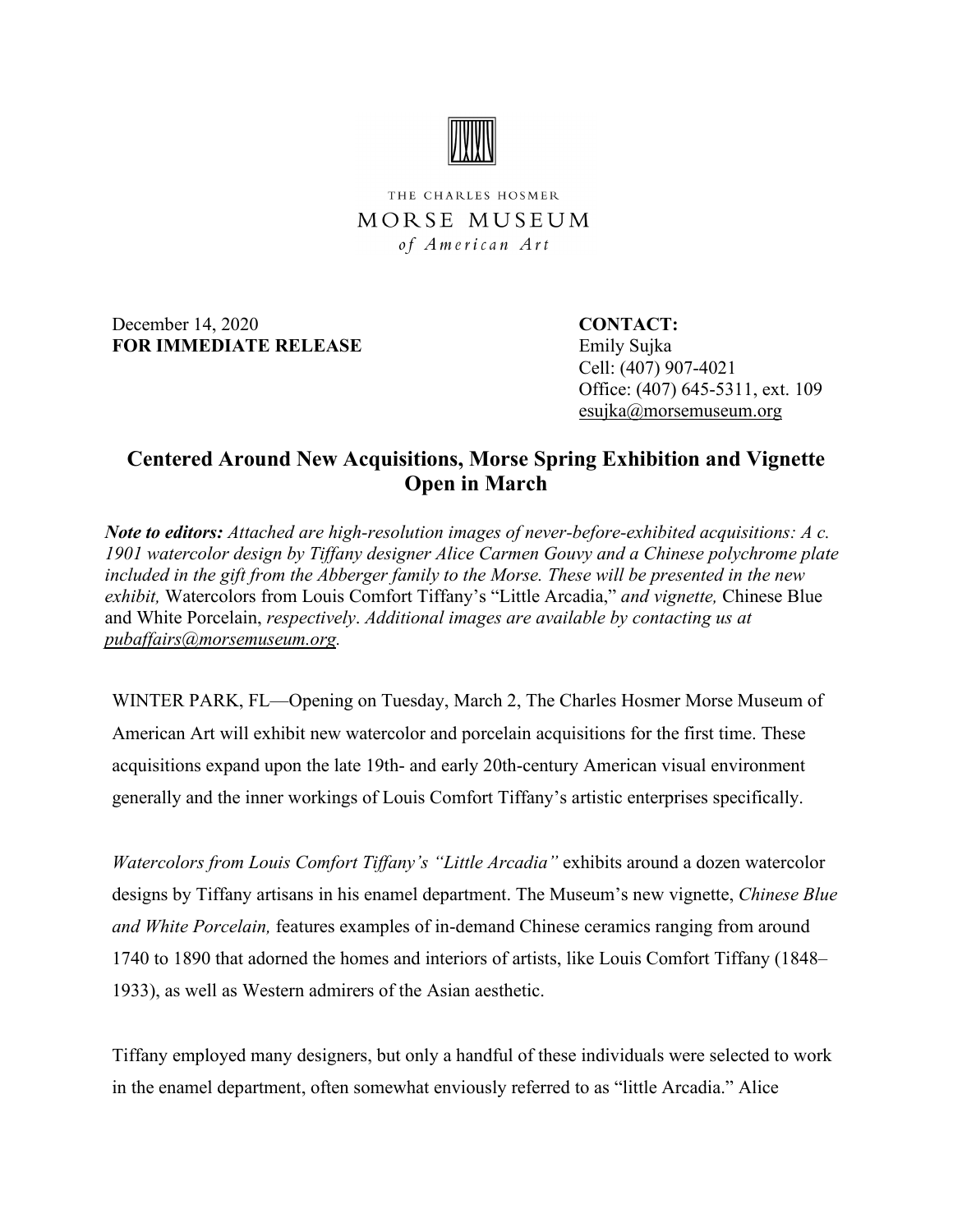Carmen Gouvy (1863–1924) and Lillian A. Palmié (1873–1944) were two of those designers chosen to work in this artistic haven. At this idyllic workshop, Gouvy, Palmié, and others were free from the stresses of Tiffany's more commercially driven shops and produced detailed watercolor studies of nature that served as guides and inspirations for many Tiffany enamels and ceramics.

Included among the watercolors is a colorful and sensitive study of a skunk cabbage executed and signed by Gouvy and recently acquired by the Morse. The watercolor depicts two distinct views of the cabbage, giving the viewer a completely whole, three-dimensional sense of the plant. The Morse acquired the watercolors with funds donated by Lillian Nassau LLC, worldrenowned art gallery and Tiffany specialists operating out of New York City.

Featured in the Morse's vignette display, Chinese blue and white porcelain was among many Asian sources of inspiration for European and American artists and designers in the 19th and early 20th centuries. Today, these precious Asian ceramic pieces are still avidly collected and enjoy a large popular audience. In the 18th century, two regional variations of porcelain— Canton and Nanking (both produced in the port city of Guangzhou)—emerged. The industry served Westerners eager to add an exotic element to their dining rooms. Complete sets of Canton porcelain, fashioned to accommodate European eating traditions, were embellished with broad brushstrokes of toned blues depicting flowers, village scenes, and interweaving patterning. Nanking wares were a higher quality of export porcelain. They featured evenly executed cobalt scenes in more refined detail, often embellished with gold accents. Artists like Louis Comfort Tiffany and James Abbott McNeill Whistler (1834–1903) cherished Chinese ceramics and, in many cases, centered some of their most famous interiors around them.

The works in the vignette were collected over the course of 40 years by life-long Orlando residents Dr. Benjamin L. Abberger and Nancy Hardy Abberger and recently donated to the Morse Museum by the Abberger family.

The Morse Museum is home to the world's most comprehensive collection of works by American designer and artist Louis Comfort Tiffany, including the chapel interior he designed